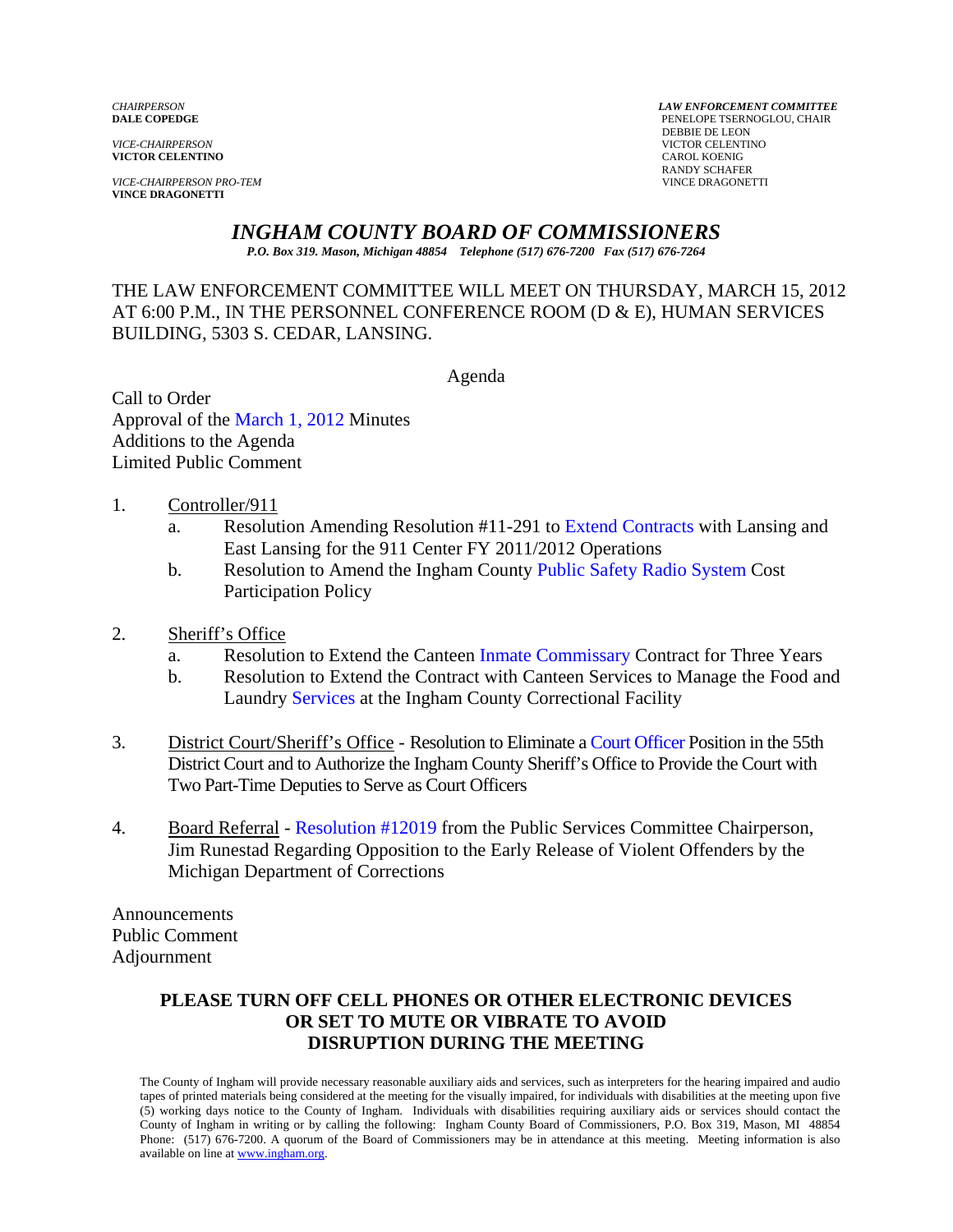#### LAW ENFORCEMENT COMMITTEE March 1, 2012 **Minutes**

- <span id="page-1-0"></span>Members Present: Penelope Tsernoglou, Debbie De Leon, Victor Celentino, Randy Schafer, and Vince Dragonetti.
- Members Absent: Carol Koenig

Others Present: Jared Cypher and Lance Langdon

The meeting was called to order by Chairperson Tsernoglou at 6:00 p.m. in the Personnel Conference Room "D & E" of the Human Services Building, 5303 S. Cedar Street, Lansing.

Approval of the February 16, 2012 Minutes

The February 16, 2012 Minutes were approved as submitted.

Additions to the Agenda

2a. Substitute - Resolution to Establish the Final Staffing at the Ingham County 911 Central Dispatch Center

Limited Public Comment None.

#### MOVED BY COMM. SCHAFER, SUPPORTED BY COMM. DRAGONETTI, TO APPROVE A CONSENT AGENDA FOR THE FOLLOWING ITEMS:

- 1. Sheriff's Office Resolution Authorizing the Ingham County Sheriff's Office to Sell at Fair Market Value, Two Used Patrol Vehicles to the Ingham Intermediate School District
- 2. Controller/911
	- b. Resolution to Authorize Ingham County to Accept the Donation of Three Mobile Radios from Hayes Green Beach Hospital
	- c. Resolution Authorizing an Amendment to the Contract with the City of Lansing for the Public Safety Interoperable Communication (PSIC) Grant Program to Enhance the Ingham County Public Safety Radio Communications System

MOTION CARRIED UNANIMOUSLY. Absent: Comm. Koenig

MOVED BY COMM. SCHAFER, SUPPORTED BY COMM. DRAGONETTI, TO APPROVE THE ITEMS ON THE CONSENT AGENDA.

MOTION CARRIED UNANIMOUSLY. Absent: Comm. Koenig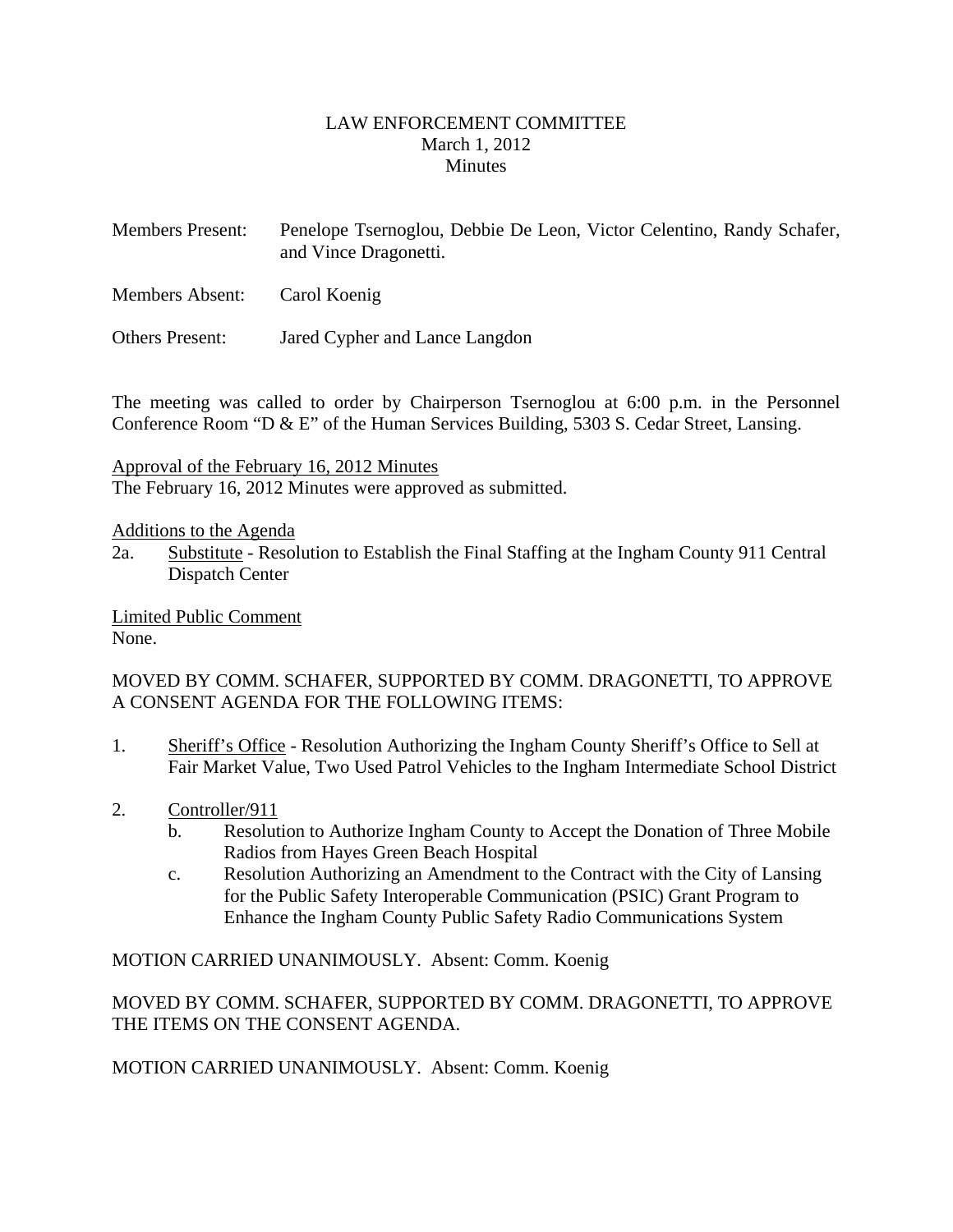- 2. Controller/911
	- a. Resolution to Establish the Final Staffing at the Ingham County 911 Central Dispatch Center

# MOVED BY COMM. CELENTINO, SUPPORTED BY COMM. SCHAFER, TO APPROVE THE RESOLUTION TO ESTABLISH THE FINAL STAFFING AT THE INGHAM COUNTY 911 CENTRAL DISPATCH CENTER.

Comm. De Leon asked if this is a reduction or increase to the current number of employees. Mr. Cypher stated this is a reduction of 7.5 positions at each of the two separate centers. Comm. De Leon asked if the Lansing and East Lansing employees are required to apply with the County for their position. Mr. Langdon explained employees filled out a letter of intent and will need to fill out an Ingham County employment application in order to establish their personnel file. Comm. De Leon asked how the reduction of employees will be handled. Mr. Langdon explained there are open positions that will not be filled. Mr. Cypher clarified those are excess vacancies.

### MOTION CARRIED UNANIMOUSLY. Absent: Comm. Koenig

Announcements None.

#### Public Comment

Mr. Langdon, Ingham County 911 Director, informed the Committee the County is in contract negotiations with the F.O.P. and Teamsters Unions. He stated the bargaining teams will be touring the Ingham County 911 Center tomorrow and the Supervisors toured the building last week.

Mr. Langdon noted they are still working to get the phone equipment on schedule; however, if that does not happen there will be a cost savings by not moving the equipment from the current 911 Centers to the new facility. Mr. Cypher noted that Mr. Neilsen has informed the cities of Lansing and East Lansing of the potential delay.

(Comm. Schafer left at 6:10 pm)

The meeting adjourned at approximately 6:12 p.m.

Respectfully submitted,

Julie Buckmaster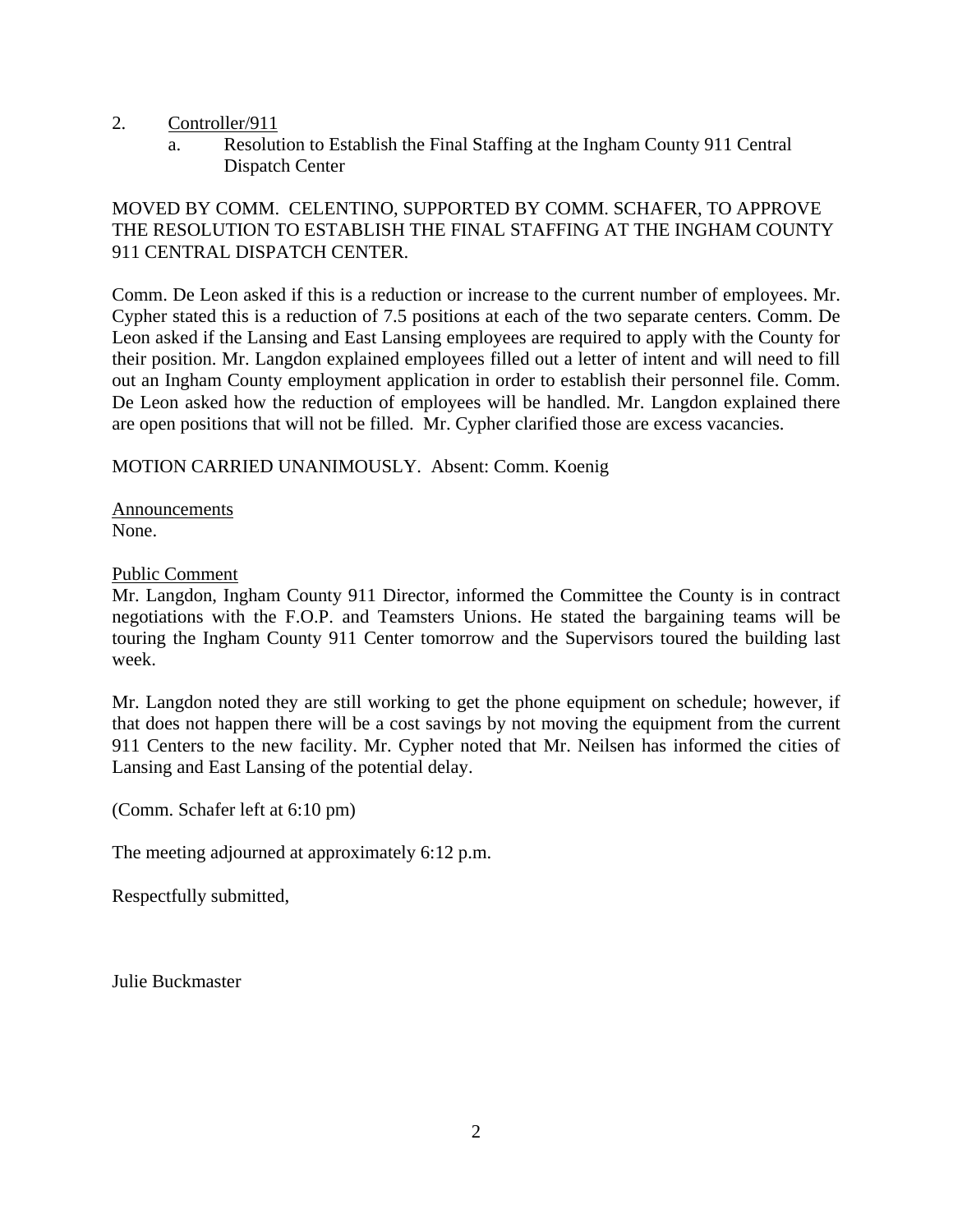# **MARCH 15, 2012 LAW ENFORCEMENT AGENDA STAFF REVIEW SUMMARY**

## **RESOLUTION ACTION ITEMS:**

#### **The Deputy Controller is recommending approval of the following resolutions:**

#### *1. Controller/911*

*a. Resolution Amending Resolution #11-291 to Extend Contracts with Lansing and East Lansing for 911 Center FY 2011/2012 Operations* 

This resolution will authorize extensions of the operational contracts through the end of the cities' 2011/2012 fiscal years (June 30, 2012) or the effective date of integration, whichever occurs first. The contractual reimbursement for operation of the Lansing dispatch center will be \$15,135 per day commencing on April 17, 2012 until the effective date of integration but in no case will it exceed \$5,524,250. The contractual reimbursement for operation of the East Lansing dispatch center will be \$4,386 per day commencing on April 17, 2012 until the effective date of integration but in no case will it exceed \$1,600,802. Sufficient funds are available in the 911 Emergency Telephone Dispatch Services Budget for this extension. All other terms and conditions of the contracts authorized by resolution #11-291 remain unchanged. The current contracts were pro rated through April 16, 2012, as April 17, 2012 was our targeted "effective date of integration".

Although the main construction project remains on schedule, it is clear that due to some timing issues with procurement, installation and training for the new 911 phone system and the Alcatel Microwave System, the most prudent thing to do is to move the effective date of integration back to the end of May. This will necessitate continuing the 911 operations at the two 911 Centers until then, along with the extensions of the two Operational contracts. (See attached memo from John Neilsen for details.)

### *b. Resolution to Amend the Ingham County Public Safety Radio System Cost Participation Policy*

This resolution will authorize amending the attached "Ingham County Public Safety Radio System Cost Participation Policy" as previously adopted and amended by the Ingham County Board of Commissioners. The Policy outlines the County's and other Public Safety Agencies costs and other responsibilities as members of the system.

With the upcoming consolidation of the 911 Dispatch Centers, into one County 911 Center, it was time to update the policy.

The changes include defining the new County 911 Directors responsibilities, adding a section on Spare Loaner radios, and adds language under the Participating Agency section. (See attached memo from John Neilsen for details.)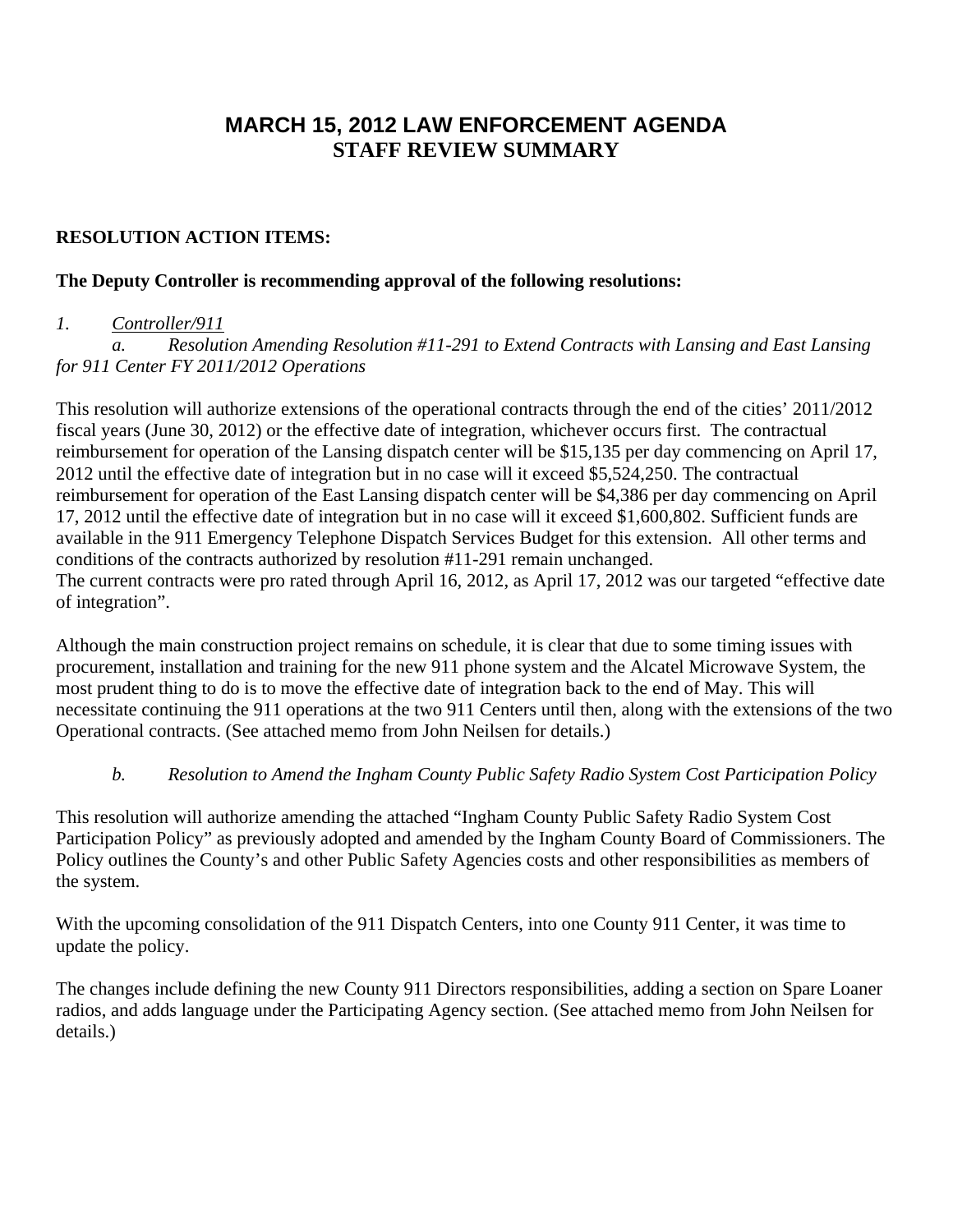## *2. Sheriff's Office*

# *a. Resolution to Extend the Canteen Inmate Commissary Contract for Three Years*

This resolution will authorize the Ingham County Sheriff's Office to extend the Inmate Commissary contract under the new terms and conditions with Canteen Services, Inc. from February 29, 2012 through February 28, 2015, with the option of two, one-year extensions without a price increase over the three (3) year renewal.

The new contract will make the following improvements to the current contract:

The contract provides for an increase in commissary sales commission from 37% to 40%; The contract provides for Canteen Services, Inc. to continue maintaining two Inmate money deposit kiosks Canteen Services, Inc. will charge \$4.00 for each kiosk transaction with \$2.00 returned to the Inmate Commissary fund.

Canteen Services, Inc. will provide the interface to partner with Securus Technologies to provide the Ingham County Jail with inmate kiosks. (See the attached memo from Undersheriff Spyke for details.)

*b. Resolution to Extend the Contract with Canteen Services to Manage the Food and Laundry Services at the Ingham County Correctional Facility* 

This resolution will authorize the extension of contract under new terms and conditions with Canteen Services, Inc. for the management of kitchen and laundry operations at the Ingham County Correctional Facility, for the time period of February 29, 2012 through February 28, 2015, with the option of two one-year extensions.

The per meal cost is based on the census of the Jail's population as follows:

| Census        | Per Meal Cost |
|---------------|---------------|
| $0 - 649$     | \$.98         |
| $650 - 674$   | \$.97         |
| 675 and above | \$.96         |

Canteen will hold the food prices through the three year renewal. (See the attached memo from Undersheriff Spyke for details.)

*3. District Court/Sheriff's Office - Resolution to Eliminate a Court Officer Position in the 55th District Court and to Authorize the Ingham County Sheriff's Office to Provide the Court with Two Part-Time Deputies to Serve as Court Officers* 

This resolution will authorize the elimination of a 55<sup>th</sup> District Court Enforcement Officer, UAW Grade E position and the creation of two part time Deputies within the Sheriffs Office as authorized by the MAP contract effective March 30, 2012. The current employee at the Court is leaving employment at the end of March. The Court will then use these existing funds to hire two part time Deputies within the Sheriffs Office to provide up to forty four hours per week of security at the Court. At the top of the scale this proposal will save about \$26,000 annually. The UAW has been notified and the Resolution will also authorize a Letter of Understanding to accomplish this. (See attached memo from Mike Dillon for details.)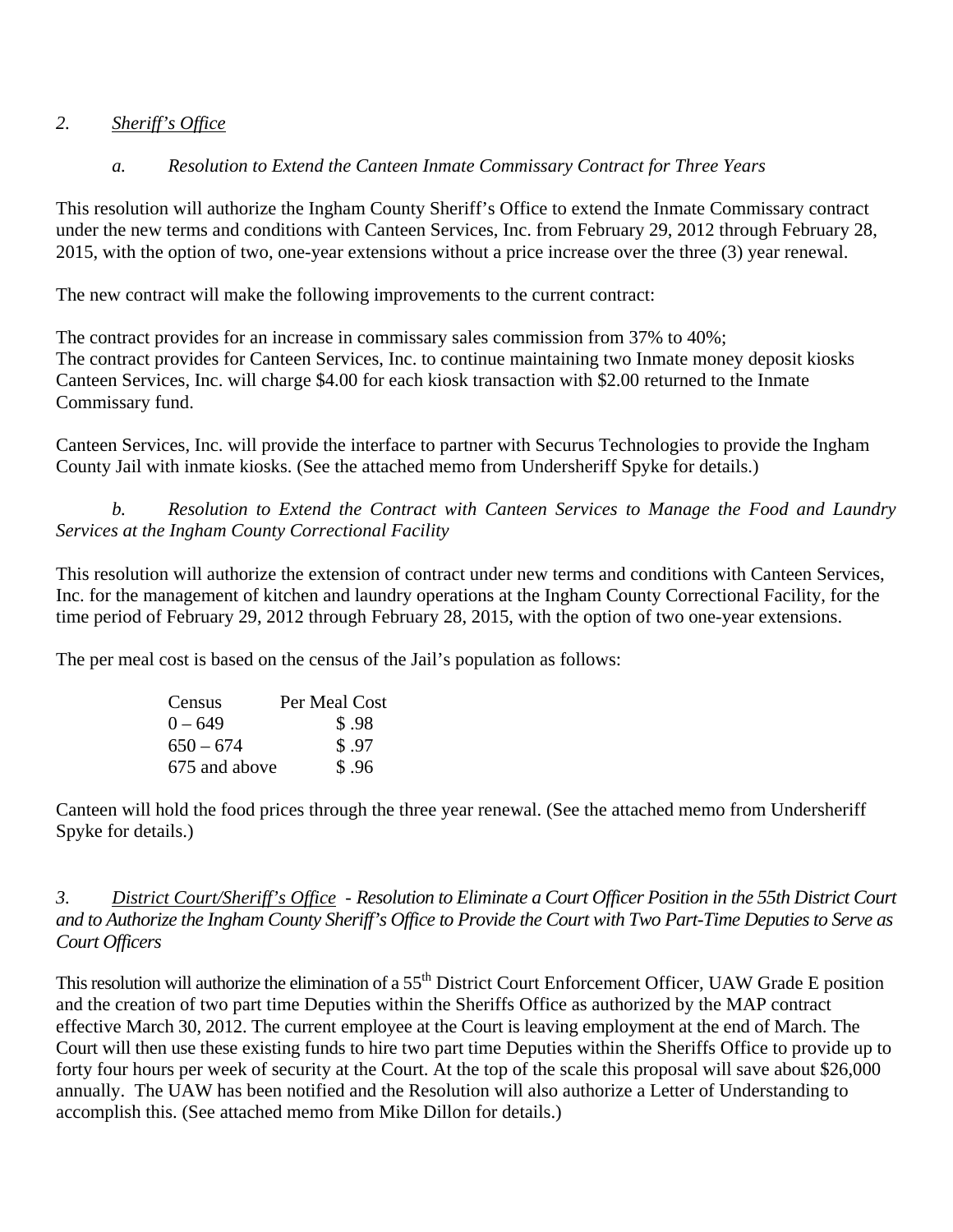#### **Agenda Item 1a**

#### MEMORANDUM

<span id="page-5-0"></span>

| TO:   | Law Enforcement and Finance Committees        |
|-------|-----------------------------------------------|
| FROM: | John Neilsen, Deputy Controller               |
| DATE: | March 8, 2012                                 |
| RE:   | Extension of 911 Center Operational Contracts |

In September 2011, the Board of Commissioners approved contracts with the cities of Lansing and East Lansing to provide operational funding for their dispatch centers through April 16, 2012. These contracts were based on a daily rate of \$15,135 per day for the Lansing dispatch center and \$4,386 per day for the East Lansing dispatch center. At that time the resolution was approved, it was anticipated that the date the new 911 dispatch center would become operational would be April 17, 2012. It is no longer likely that the center will be operational on that date.

The attached resolution extends the operational contracts through the end of the cities' 2011/2012 fiscal years or the effective date of integration, whichever occurs first. If this resolution is approved the contractual reimbursement for operation of the Lansing dispatch center will be \$15,135 per day commencing on April 17, 2012 until the effective date of integration but in no case will it exceed \$5,524,250. The contractual reimbursement for operation of the East Lansing dispatch center will be \$4,386 per day commencing on April 17, 2012 until the effective date of integration but in no case will it exceed \$1,600,802. Sufficient funds are available in the 911 Emergency Telephone Dispatch Services Budget for this extension. All other terms and conditions of the contracts authorized by Resolution #11-291 remain unchanged.

I recommend approval of this resolution. Please contact me if you have any questions.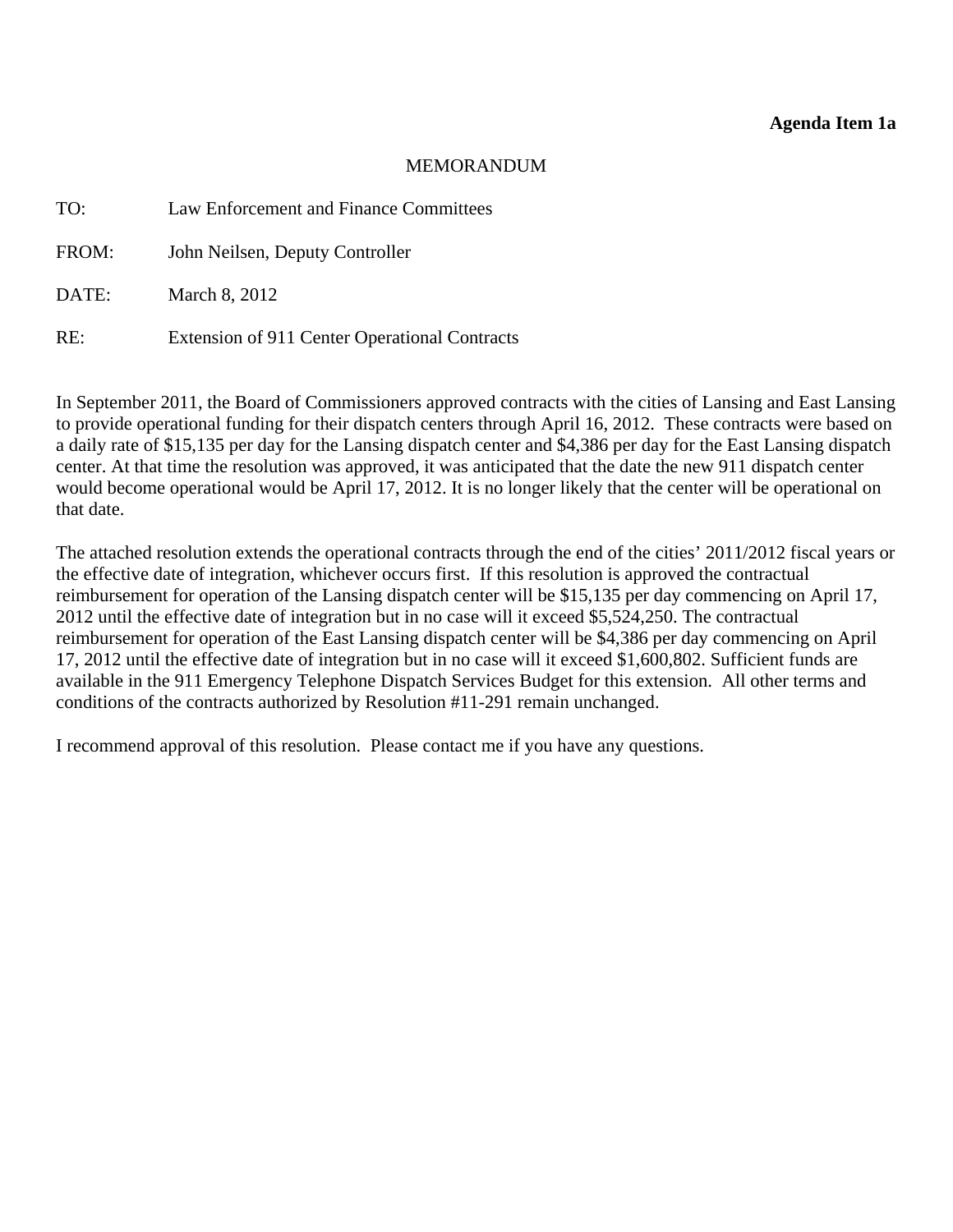## INGHAM COUNTY BOARD OF COMMISSIONERS

#### **RESOLUTION AMENDING RESOLUTION #11-291 TO EXTEND CONTRACTS WITH LANSING AND EAST LANSING FOR THE 911 CENTER FY 2011/2012 OPERATIONS**

WHEREAS, Resolution #11-291 established contracts with the City of Lansing and the City of East Lansing for FY 2011/2012 dispatch center operations through April 16, 2012; and

WHEREAS, the contracts authorized by Resolution #11-291 were based on a daily rate of \$15,135 per day for the Lansing dispatch center and \$4,386 per day for the East Lansing dispatch center; and

WHEREAS, it was anticipated that the new 911 Central Dispatch Center would be operational on April 17, 2012; and

WHEREAS, the new 911 Central Dispatch Center will not be operational on April 17, 2012, therefore an extension is necessary to continue operational funding for the Lansing and East Lansing centers until such time as the facility is operational.

THEREFORE BE IT RESOLVED, the Ingham County Board of Commissioners authorizes contract extensions with the City of Lansing and the City of East Lansing to fund FY 2011/2012 dispatch center operations through June 30, 2012, or the effective date of integration, whichever occurs first.

BE IT FURTHER RESOLVED, an appropriation from the 911 Emergency Telephone Dispatch Services Budget is approved to increase reimbursement of the City of Lansing's FY 2011/2012 operational budget in the amount of \$15,135 per day commencing on April 17, 2012, until the effective date of integration but in no case will it exceed \$5,524,250.

BE IT FURTHER RESOLVED, an appropriation from the 911 Emergency Telephone Dispatch Services Budget is approved to increase reimbursement of the City of Lansing's FY 2011/2012 operational budget in the amount of \$4,386 per day commencing on April 17, 2012, until the effective date of integration but in no case will it exceed \$1,600,802.

BE IT FURTHER RESOLVED, all other terms and conditions of the contracts authorized by Resolution #11- 291 remain unchanged.

BE IT FURTHER RESOLVED, that the County Clerk and the Chairperson of the Board of Commissioners are hereby authorized to sign any necessary contract documents on behalf of the County after approval as to form by the County Attorney.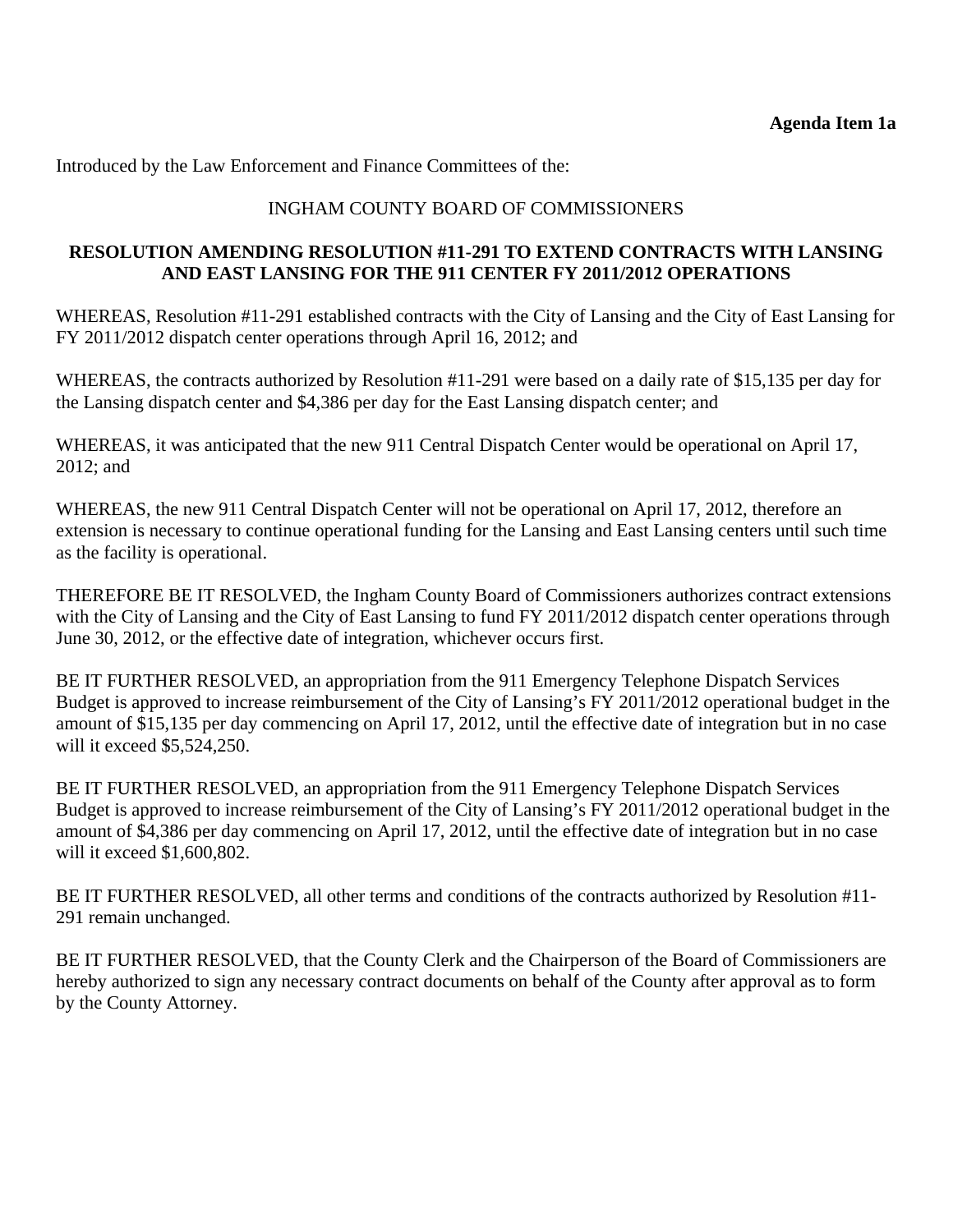#### **MEMORANDUM**

<span id="page-7-0"></span>

| TO:   | Law Enforcement and Finance Committees                                                        |
|-------|-----------------------------------------------------------------------------------------------|
| FROM: | John Neilsen, Deputy Controller                                                               |
| DATE: | March 8, 2012                                                                                 |
| RE:   | Resolution to Amend the Ingham County Public Safety Radio System Cost Participation<br>Policy |

This resolution will authorize amending the attached "Ingham County Public Safety Radio System Cost Participation Policy" as previously adopted and amended by the Ingham County Board of Commissioners. The Policy outlines the County's and other Public Safety Agencies costs and other responsibilities as members of the system.

With the upcoming consolidation of the 911 Dispatch Centers, into one County 911 center, it was time to update the policy.

The changes include defining the new County 911 Directors responsibilities, adding a section on Spare Loaner radios, and adds language under the Participating Agency section.

These changes include:

Each new participating entity shall sign a communication (Exhibit A) that acknowledges that the undersigned has received and read the Ingham County Public Safety Radio System Cost Participation Policy and agrees that the organization will abide by the terms of the Ingham County Public Safety Radio System Cost Participation Policy.

Participating entities shall remit their payment for the Ingham County Public Safety Radio System Cost Participation, within 60 days of receipt of an invoice from the County. Failure to submit payment shall result in removal of radio system services.

Finally, it states that agencies that do not provide primary 9-1-1 related services will pay 100% of the cost per radio with no offset by 9-1-1 Funds.

The changes from the previous Policy are shown as strike out and the new language is bolded.

The fifth year of the Infrastructure cost sharing arrangement based on the System Infrastructure Maintenance contract is for a total of \$291,407 for the time period of October 1, 2011 through September 30, 2012. With 1796 radios on the system, the cost per radio is \$162.25.

| \$ 105.46 Local Share * | (65%)     |
|-------------------------|-----------|
| \$56.79 911 Share       | (35%)     |
| \$162.25                | $(100\%)$ |

I recommend approval of this resolution. Please contact me if you have any questions.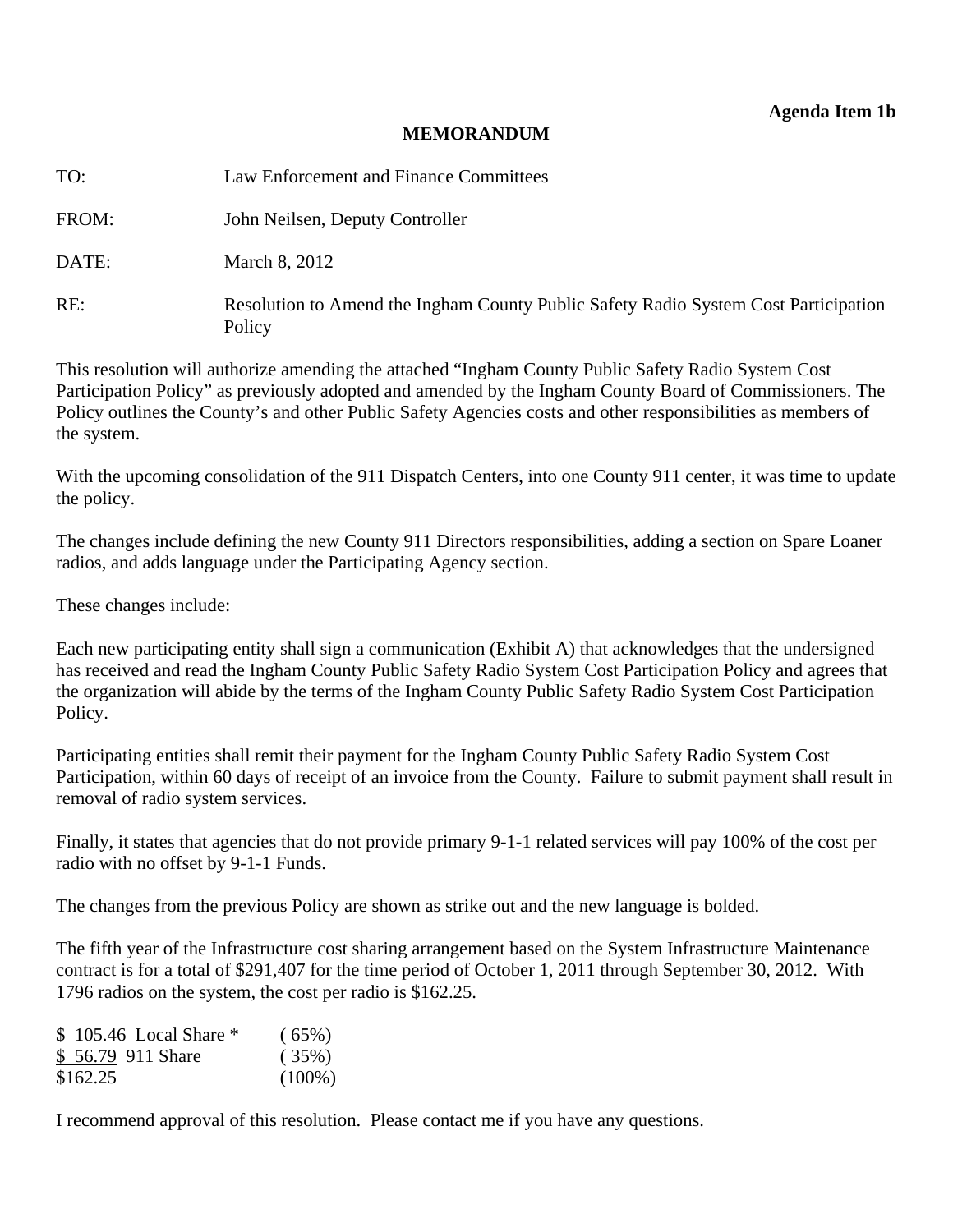### INGHAM COUNTY BOARD OF COMMISSIONERS

#### **RESOLUTION TO AMEND THE INGHAM COUNTY PUBLIC SAFETY RADIO SYSTEM COST PARTICIPATION POLICY**

WHEREAS, the Ingham County Board of Commissioners established a 911 Advisory Committee to advise the Board on 911 Emergency Telephone Services matters; and

WHEREAS, the 911 Advisory Committee of the Ingham County Board of Commissioners, recommended an Ingham County Public Safety Radio System Cost Participation Policy for the Ingham County Board of Commissioners to adopt, to serve as a guideline for public safety agencies and other entities to clarify their responsibilities financially and programmatically for participation in the Ingham County Public Safety Radio System; and

WHEREAS, the Ingham County Board of Commissioners adopted the "Ingham County Public Safety Radio System Cost Participation Policy" as recommended by the 911 Advisory Committee, with respect to participating entities in the Ingham County Public Safety Radio System through Resolution #07-338 and later amended it through Resolution #08- 179; and

WHEREAS, that the Ingham County Board of Commissioners have approved the Ingham County Consolidated 911 Central Dispatch Center Project which will necessitate an update to the Policy.

THEREFORE BE IT RESOLVED, that the Ingham County Board of Commissioners hereby adopts the amendments to the attached "Ingham County Public Safety Radio System Cost Participation Policy" with respect to participating entities in the Ingham County Public Safety Radio System.

BE IT FURTHER RESOLVED, that the County Clerk is hereby directed to send a copy of this resolution and policy to all clerks of governmental units in Ingham County as well as all current participating entities.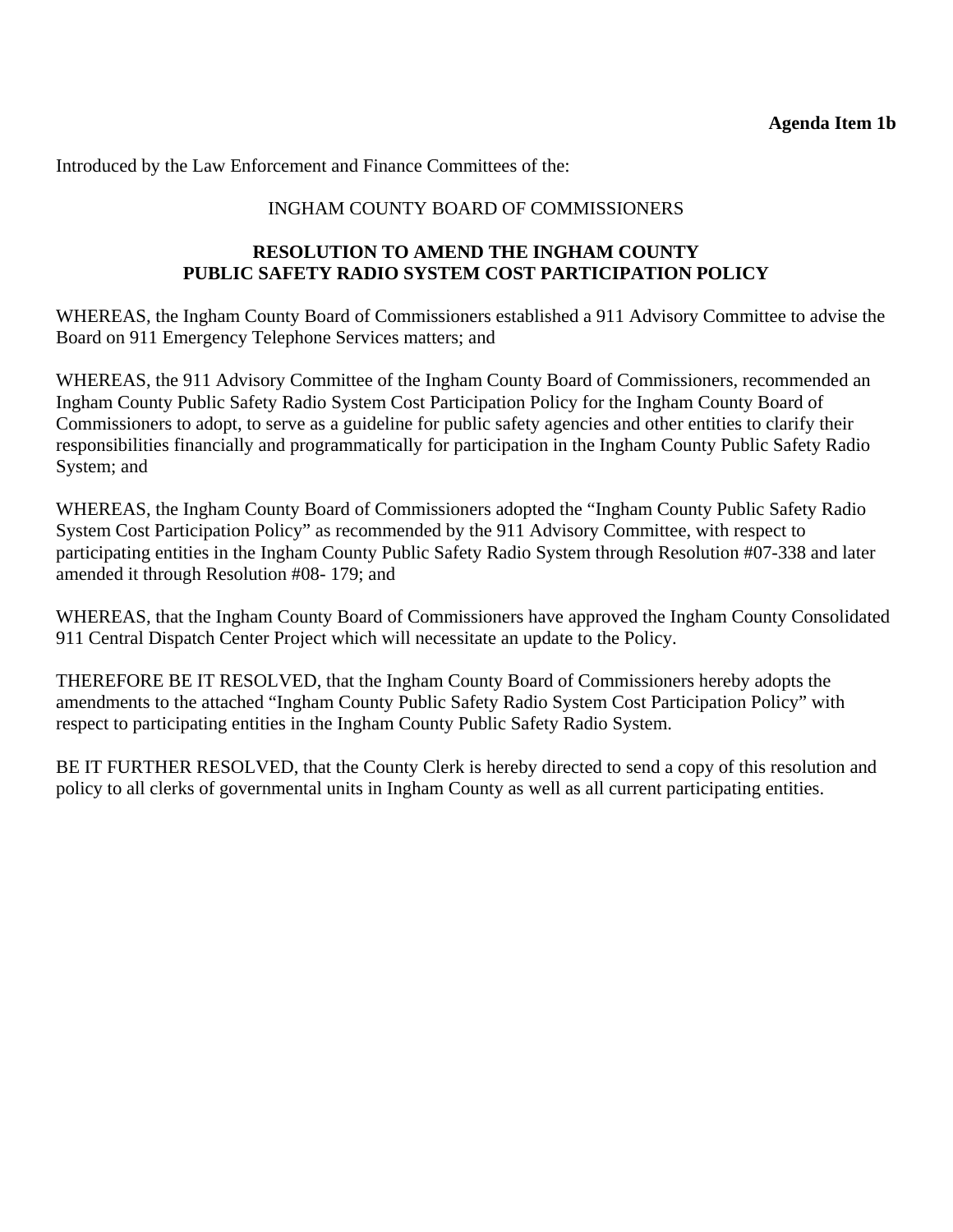# **INGHAM COUNTY PUBLIC SAFETY RADIO SYSTEM COST PARTICIPATION POLICY**

The Ingham County Board of Commissioners' policy on financial and programmatic responsibilities for public safety agencies and other entities participation in the Ingham County Public Safety Radio System shall be as follows:

Ingham County:

- 1. Will hold title to and maintain the system infrastructure. (Towers, antennas, cables, generators, site maintenance, transmitters, remote receivers, microwave system/T-1 lines, and other related items).
- 2. Ingham County will hold title to the frequencies and licenses for the system operation.
- 3. System enhancements must be presented to the 911 Advisory Board **911 Director** for their recommendation to the Ingham County Board of Commissioners.
- 4. Ingham County will maintain the system infrastructure and require an infrastructure cost sharing arrangement with the participating entities based on an annual fee prorated by the number of mobile and portable radios each agency has on the system. This fee shall be established by resolution of the Ingham County Board of Commissioners and may be changed from time to time by the County by resolution.
- 5. Maintenance must be performed by a certified/approved M/A-COM **Harris** service shop.

### 911 Advisory Committee: **Director**

- 1. The 911 Advisory Committee **Director** will make recommendations to the Ingham County Board of Commissioners for any proposed system enhancements.
- 2. The 911 Advisory Committee **Director** will assure that any end user equipment to be purchased by participating entities is compatible to the system and is programmed properly according to established protocols prior to purchase.
- 3. The 911 Advisory Committee **Director** consisting of public safety professionals will continue to advise the Board of Commissioners on 911 emergency dispatch issues related to this "Ingham County Public Safety Radio System Cost Participation Policy" including the adjustment of the infrastructure costsharing arrangement based on an annual fee.

Participating Entity:

- 1. Each participating entity shall be responsible for the repair and installation of any **County provided or** future end user equipment purchased or moved from vehicle to vehicle.
- 2. Any repair work performed or maintenance contracts for end user equipment must be done by a repair shop approved by both M/A-COM **Harris** as to certification and the 911 Advisory Committee. **Director**
- 3. Any additional end user equipment purchased is the cost responsibility of the participating entity.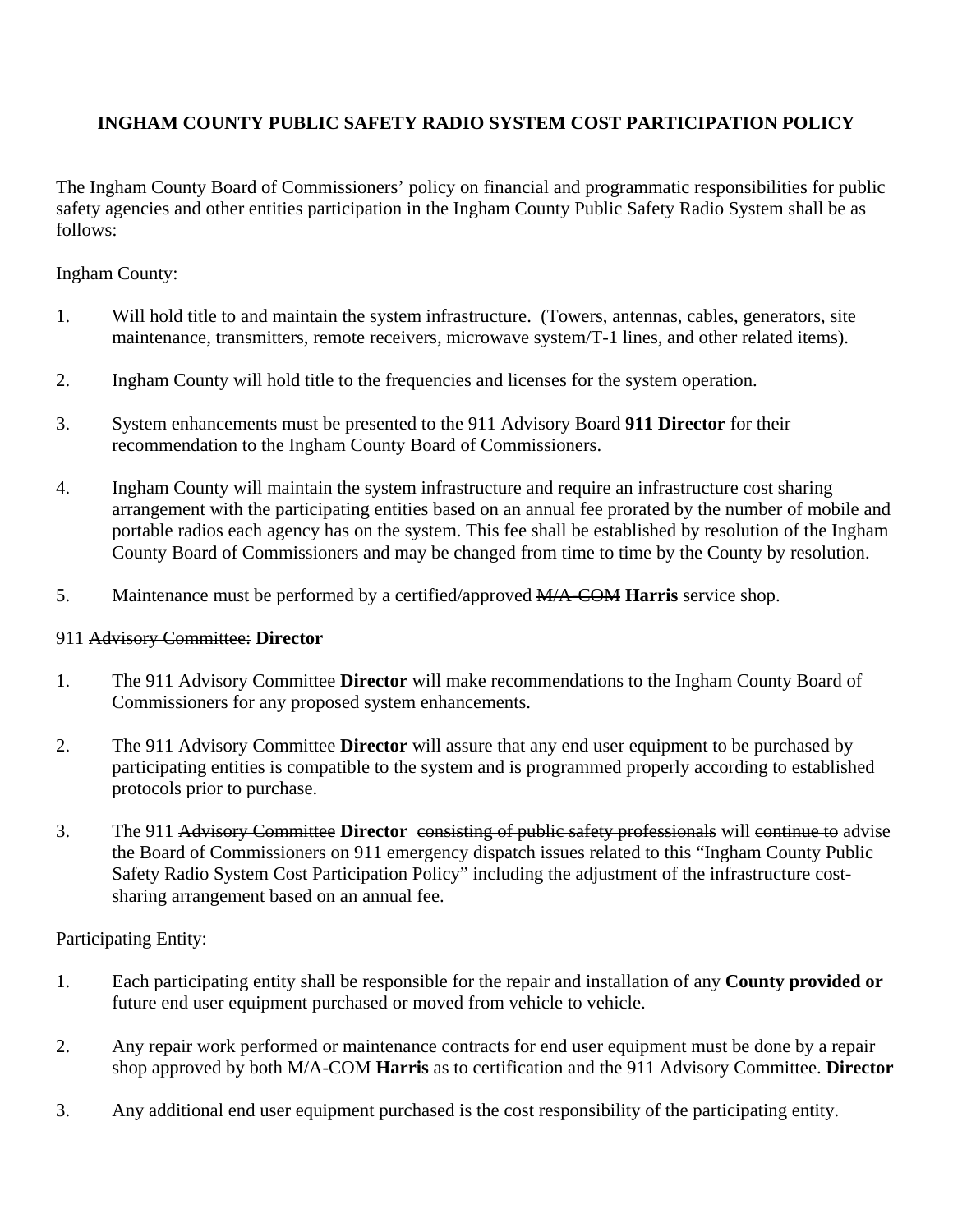- 4. The purchase of and programming of any new end user equipment should be approved by the 911 Advisory Committee **Director** prior to purchase.
- **5. Each new participating entity shall sign a communication ( Exhibit A) that acknowledges that the undersigned has received and read the Ingham County Public Safety Radio System Cost Participation Policy and agrees that the organization will abide by the terms of the Ingham County Public Safety Radio System Cost Participation Policy.**
- **6. Participating entities shall remit their payment for the Ingham County Public Safety Radio System Cost Participation, within 60 days of receipt of an invoice from the County. Failure to submit payment shall result in removal of radio system services.**
- **7. Agencies that do not provide primary 9-1-1 related services will pay 100% of the cost per radio with no offset by 9-1-1 Funds.**

Waiving Radio System Fees:

- 1. The 911 Advisory Committee **Director** will review any requests for waiving fees, on a case by case basis, and make recommendations to the Ingham County Board of Commissioners Law Enforcement and Finance Committees for approval to waive the fees.
- 2. The recommendation will take into consideration the balance of the participating entity's public safety mission, the use of the radios for day to day operations, and the principle that participating entity's should contribute towards the "Ingham County Public Safety Radio System Cost Participation Policy" infrastructure cost sharing arrangement.

#### **Spare Radios Policy:**

**This section of the Public Safety Radio System Cost Participation Policy addresses the distribution and use of spare radios that may be loaned to other participating entities:** 

- **1. If there are spare radios within the Ingham County Public Safety Radio System inventory, spare radios may be distributed to participating entities with the permission of the current Public Safety Agency that has the spare radios.**
- **2. It is expressly understood that these spare loaner radios must be returned to the Public Safety Agency that owns the radio(s) at any time that they request the return of these radios.**
- **3. The LID and Serial #(s) will be recorded and kept by the Radio Systems Administrator.**
- **4. The radio(s) will be re programmed for the borrowing agency, by the Radio Systems Administrator at no charge on a case by case basis, any cost for reprogramming by Harris will be borne by the borrowing agency.**
- **5. The radio(s) shall be maintained in the same condition as when it was loaned and the borrowing agency shall be responsible for any repair and/or damage to the radio(s).**
- **6. The borrowing agency/agencies will be responsible for the annual maintenance fee for each radio as long as they are using the radio(s).**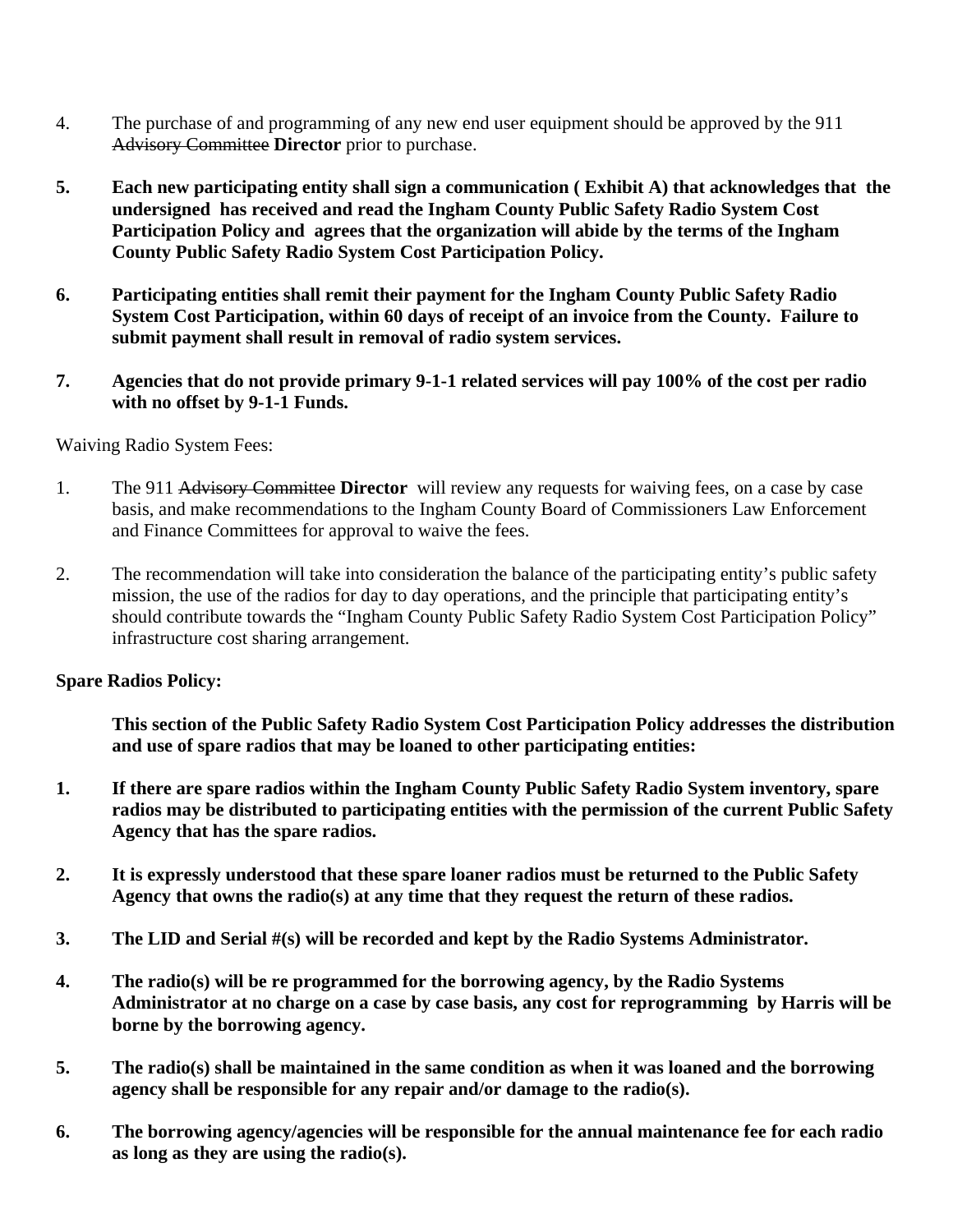# **Exhibit A**

**To: Ingham County Controllers Office** 

**From: \_\_\_\_\_\_\_\_\_\_\_\_\_\_\_\_\_\_\_\_\_, A Participating Entity** 

**Re: Ingham County Public Safety Radio System Cost Participation Policy** 

**This letter shall acknowledge that I the undersigned have received and read the Ingham County Public Safety Radio System Cost Participation Policy. By signing this Communication, I agree that my organization will abide by the terms of the Ingham County Public Safety Radio System Cost Participation Policy. This includes our agreement to pay the local share of the annual maintenance fees as long as we are participants within the Ingham County Public Safety Radio System. I acknowledge that my organization will be responsible for paying its proportional share of the annual maintenance costs on the System with the amount to be invoiced to each public safety agency on a quarterly basis. Where applicable the number of radios for each agency is billed at 65% of the cost per radio with the 911 funds paying the remaining 35%. The cost per radio is determined by dividing the total number or radios on the system by the total amount of the annual Maintenance Contract. Agencies that do not provide primary 9-1-1 related services will pay 100% of the cost per radio with no offset by 9-1-1 Funds. The total number of radios on the system will be re calculated every year based on these factors.** 

**These fees shall be established by resolution of the Ingham County Board of Commissioners and may be changed from time to time by the County by resolution** 

**I further agree that the funding unit Public Safety unit that I represent shall purchase Public Safety radios ( or will use spare loaner radios) to operate on Ingham County 's Public Safety Radio System and will abide by the terms of the PUBLIC SAFETY RADIO SYSTEM COST PARTICIPATION POLICY including the following:** 

**"Participating Entity:** 

- **1. Each participating entity shall be responsible for the repair and installation of any future end user equipment purchased or moved from vehicle to vehicle.**
- **2. Any repair work performed or maintenance contracts for end user equipment must be done by a repair shop approved by both Harris as to certification and the 911 Director.**
- **3. Any additional end user equipment purchased is the cost responsibility of the participating entity.**
- **4. The purchase of and programming of any new end user equipment should be approved by the 911 Director prior to purchase.**
- **5. Each new participating entity shall sign a communication (Exhibit A) that acknowledges that the undersigned has received and read the Ingham County Public Safety Radio System Cost Participation Policy and agrees that the organization will abide by the terms of the Ingham County Public Safety Radio System Cost Participation Policy.**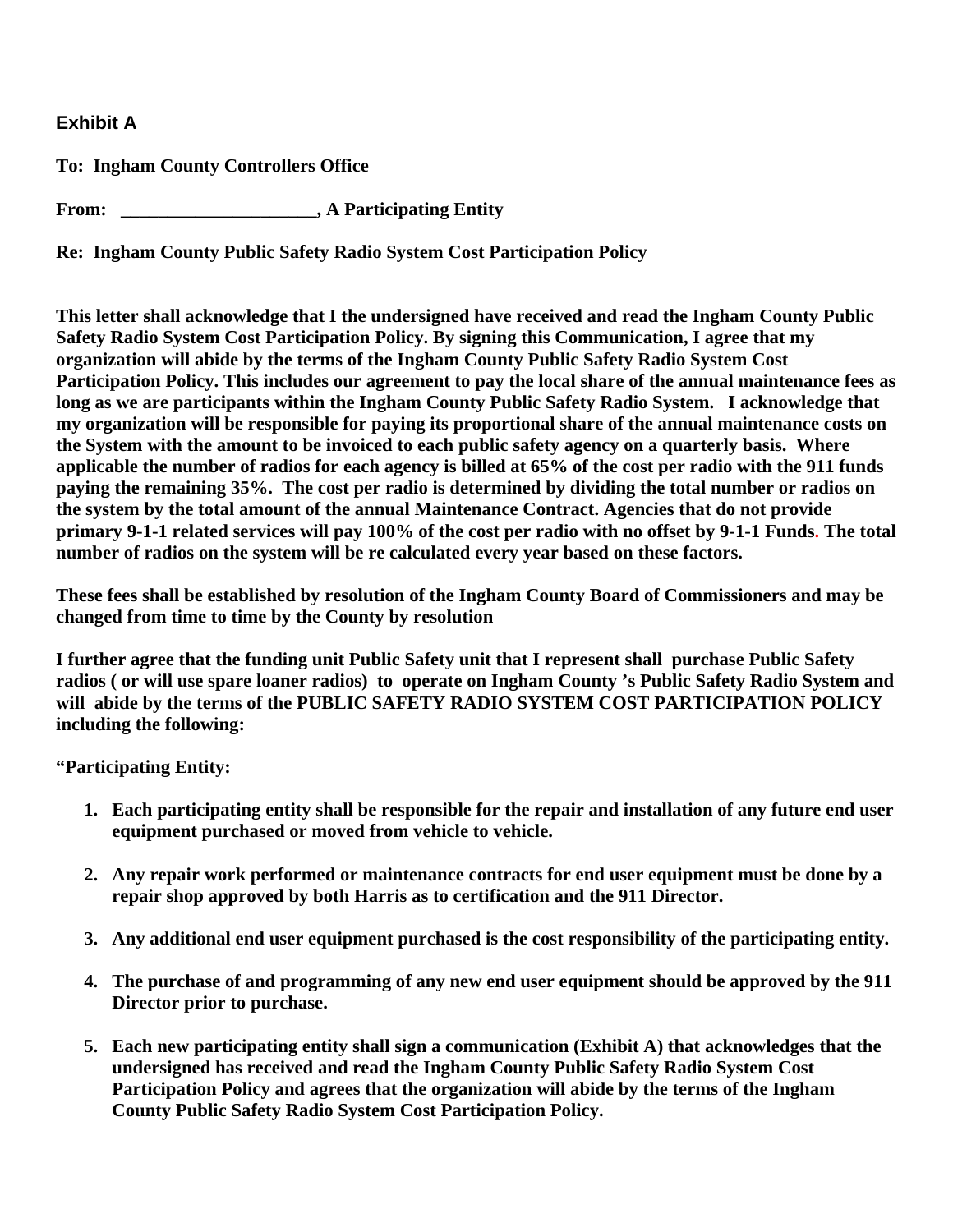- **6. Participating entities shall remit their payment for the Ingham County Public Safety Radio System Cost Participation, within 60 days of receipt of an invoice from the County. Failure to submit payment shall result in removal of radio system services.**
- **7. Agencies that do not provide primary 9-1-1 related services will pay 100% of the cost per radio with no offset by 9-1-1 Funds.**

**In addition.** 

**Your signature will be required and by signing this document, you are acknowledging that you have the authority to sign on behalf of your organization and that your organization has authorized you to sign this letter on its behalf.** 

**\_\_\_\_\_\_\_\_\_\_\_\_\_\_\_\_\_\_\_\_\_\_\_\_\_\_\_\_\_\_\_\_\_\_\_\_\_\_\_\_\_\_\_\_\_\_\_\_\_\_\_ \_\_\_\_\_\_\_\_\_\_\_** 

**\_\_\_\_\_\_\_\_\_\_\_\_\_\_\_\_\_\_\_\_\_\_\_\_\_\_\_\_\_\_\_\_\_\_\_\_\_\_\_\_\_\_\_\_\_\_\_\_\_\_\_** 

**Signature** Date

**Title and Organization**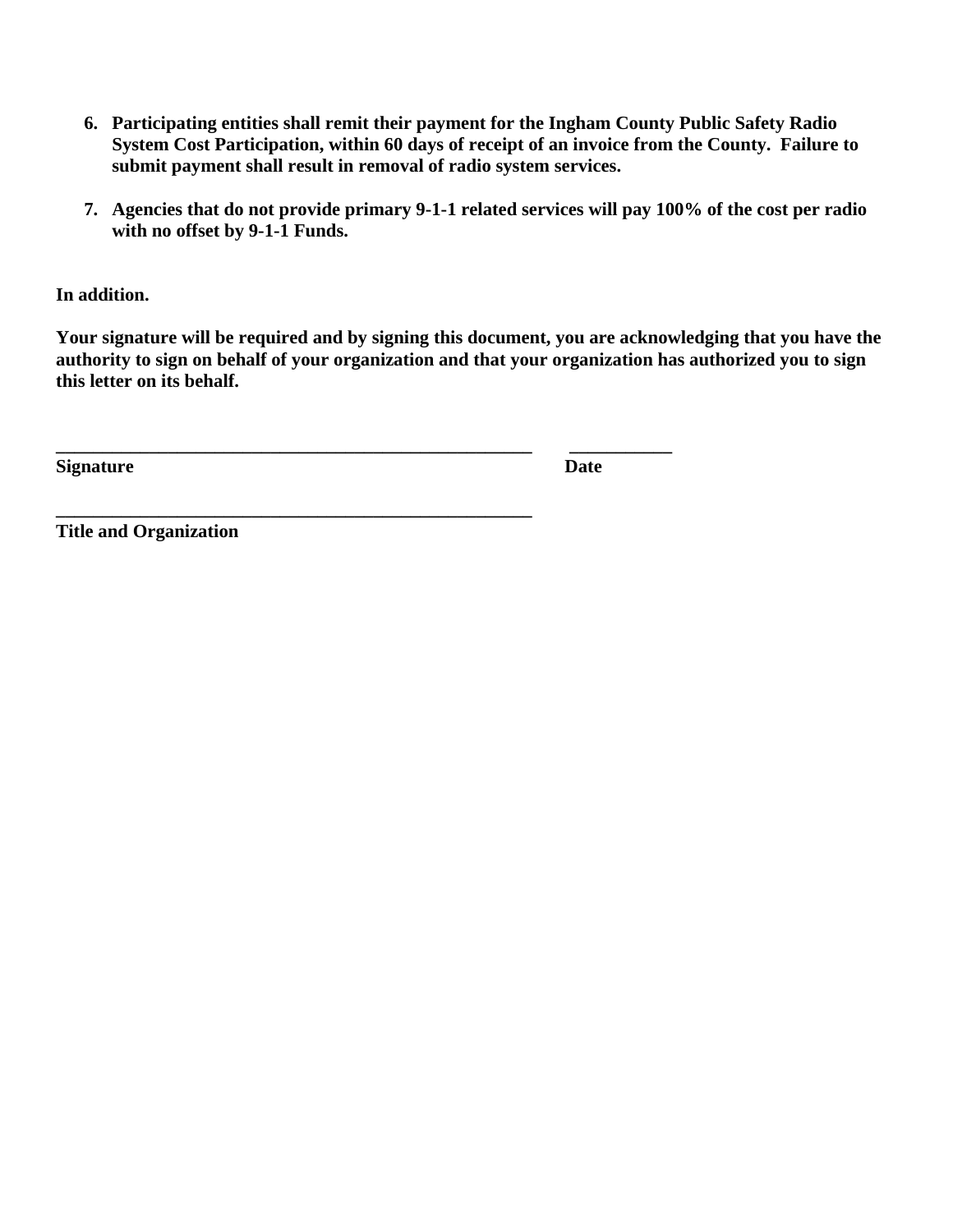#### **Agenda Item 2a and 2b**

| TO:          | Law Enforcement and Finance Committees |
|--------------|----------------------------------------|
| <b>FROM:</b> | Undersheriff Allan C. Spyke            |
| DATE:        | March 8, 2012                          |
| RE:          | Canteen Services, Inc. Commissary      |
|              |                                        |

The Ingham County Sheriff's Office presently has two contracts with Canteen Services. Canteen Services provides the Commissary Services to the Ingham County Jail and also provides the Kitchen Services to the Ingham County Jail.

I am recommending that the Board consider a three year contract extension proposal from Canteen Services, Inc with the County having the option of two (2) one year extensions for the following reasons:

- Canteen is willing to increase the percentage of commission that we receive from 37 to 40%, yielding some \$8,300 in increased revenue. With anticipated gross sales of \$290,000 which would net approximately \$110,000 in commissions.
- They are willing to implement MyCarePack.com, which would allow friends and families to purchase commissary items via the internet for inmates at the jail. They estimate that this would in an increase in sales by about 5% and result in roughly a \$5,500 revenue increase for the County. Currently MyCarePack.com is being utilized in several counties; including Allegan, Clare, Muskegon, Ottawa and Saginaw.
- Canteen would implement their "optional meal plan" which would allow inmates to periodically order extra meals from a special menu. A 50/50 revenue share would generate County revenues of approximately \$8,800 annually. Clare and Saginaw County currently use "optional meal plan"
- Canteen would partner with Securus (current phone vendor) and provide the interface with inmate kiosks, thereby allowing inmates to place their commissary orders on-line. This move is anticipated to increase commissary sales by at least 10%. The revenue generated by this partnership is not included as we are not online with this program yet and as such we have no baseline for the amount of revenue that would be generated.
- Canteen will not increase the cost we pay for inmate meals for three (3) years. Food costs have risen 14% over the life of the current contract and Canteen has not increased the cost of our inmate meals. No increases for the next three (3) years means a savings of about \$18,000 annually. Over a three (3) period, we would realize a \$54,000 savings as a result of Canteen absorbing the food cost increases.

Canteen Services, Inc. has been a great vendor to work with. They are flexible and very much client oriented. They are a visible and easily accessible partner that strives to bring the best products in the business to us at the fairest prices.

I believe that they are the company that best suits the needs of the inmates, the Sheriff's Office and the County.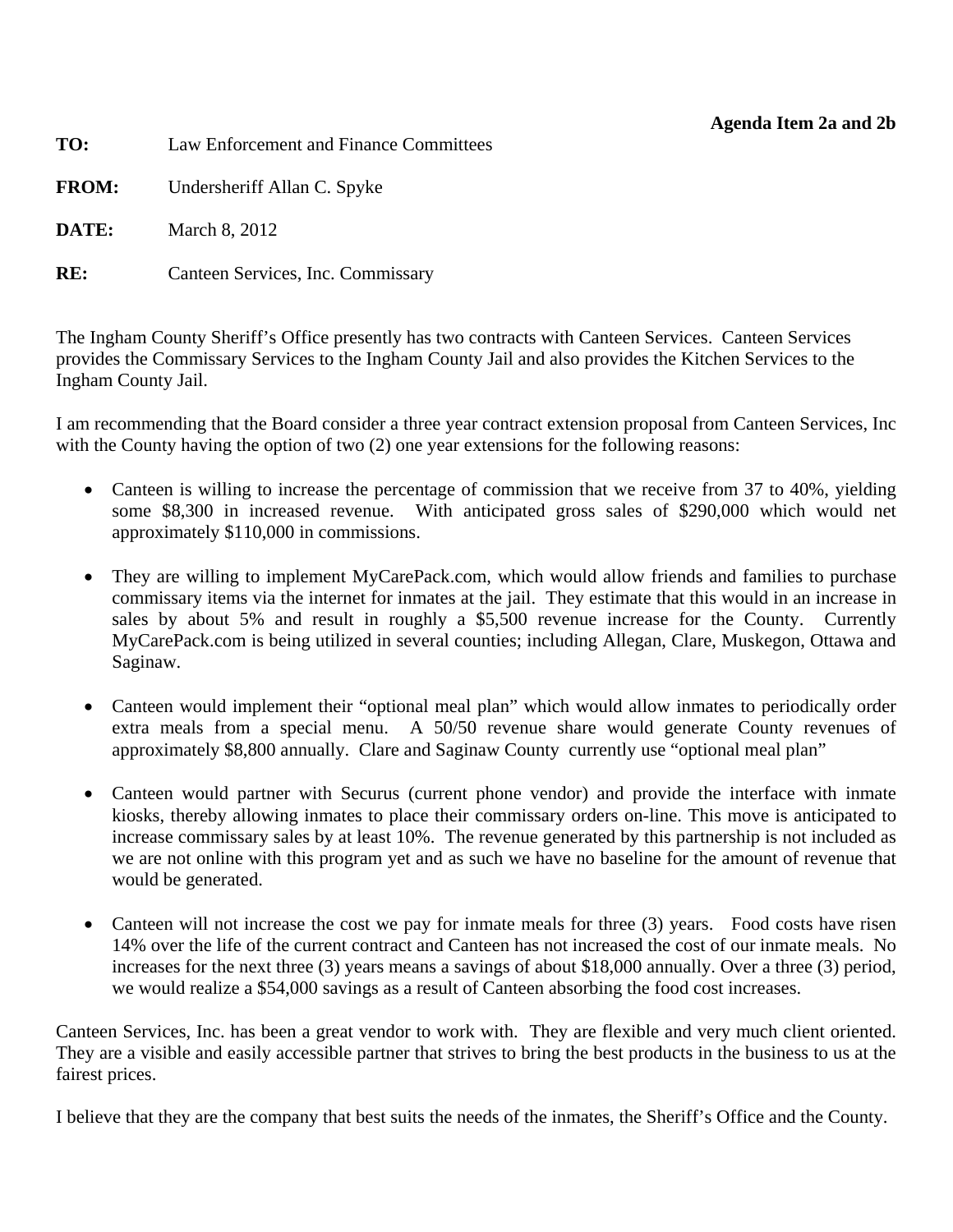### INGHAM COUNTY BOARD OF COMMISSIONERS

#### <span id="page-14-0"></span>**RESOLUTION TO EXTEND THE CANTEEN INMATE COMMISSARY CONTRACT FOR THREE YEARS**

WHEREAS, the contract for inmate commissary expires February 28, 2012; and

WHEREAS, the Sheriff's Office has devoted extensive efforts to establish and ensure that the Jail Commissary operates effectively; and

WHEREAS, the Sheriff's Office has been pleased with the relationship with Canteen Services; and

WHEREAS, this contract meets with the approval of the Ingham County Purchasing Department; and

WHEREAS, this contract expires February 28, 2012, the Ingham County Sheriff's Office would like to enter into a three-year agreement from February 29, 2012 through February 28, 2015, under the new terms and conditions, with the possibility of two one-year extensions; and

WHEREAS, this contract provides for an increase in commissary sales commission from 37% to 40%; and

WHEREAS, this contract provides for Canteen Services, Inc. to continue maintaining two Inmate money deposit kiosks; and

WHEREAS, Canteen Services, Inc. will charge \$4.00 for each kiosk transaction with \$2.00 returned to the Inmate Commissary fund; and

WHEREAS, Canteen Services, Inc. will assume the risk of inflation without a price increase for three (3) years; and

WHEREAS, Canteen Services, Inc. will provide the interface to partner with Securus Technologies to provide the Ingham County Jail with inmate kiosks.

THEREFORE BE IT RESOLVED, the Ingham County Board of Commissioners authorizes the Ingham County Sheriff's Office to extend the contract under the new terms and conditions with Canteen Services, Inc. from February 29, 2012 through February 28, 2015, with the option of two, one-year extensions.

BE IT FURTHER RESOLVED, the Ingham County Board of Commissioners authorizes the Board Chairperson and County Clerk to sign any necessary contract documents to extend the current contract, subject to approval as to form by the County Attorney.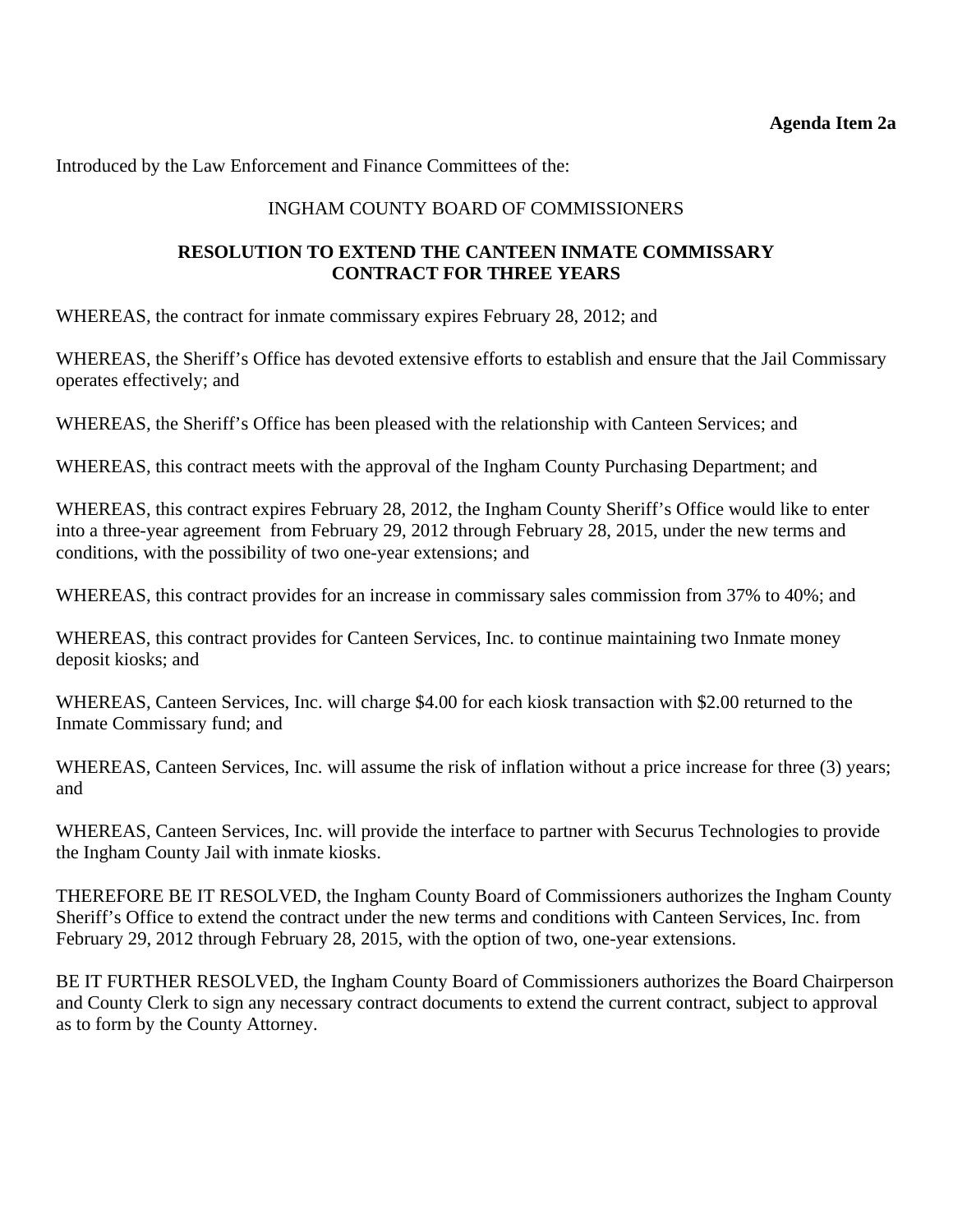# INGHAM COUNTY BOARD OF COMMISSIONERS

### <span id="page-15-0"></span>**RESOLUTION TO EXTEND THE CONTRACT WITH CANTEEN SERVICES TO MANAGE THE FOOD AND LAUNDRY SERVICES AT THE INGHAM COUNTY CORRECTIONAL FACILITY**

WHEREAS, in 2011, the Ingham County Correctional Facility had an average daily population of 556 inmates, the current rated capacity is 601 inmates; and

WHEREAS, the Sheriff's Office has been pleased with Canteen Services' management of kitchen and laundry services; and

WHEREAS, this contract expires February 28, 2012, the Ingham County Sheriff's Office would like to enter into a three-year agreement from February 29, 2012 through February 28, 2015, under the new terms and conditions, with the possibility of two one-year extensions; and

WHEREAS, Canteen Services has been responsible for feeding all inmates housed within the facility, providing medical meals for inmates who have dietary needs as stated by a doctor; and

WHEREAS, in 2011, the Ingham County Correctional Facility kitchen staff served 645,557 meals; and

WHEREAS, in 2011, the Ingham County Correctional Facility Kitchen Supervisor was responsible for washing the clothing in over 130,000 inmate bags; and

WHEREAS, in 2011, the Ingham County Correctional Facility Kitchen Supervisor was responsible for training and supervising approximately 20 workers for kitchen and laundry duties every month or sooner; and

WHEREAS, this contract expires February 28, 2012, the Ingham County Sheriff's Office would like to enter into a three-year agreement from February 29, 2012 through February 28, 2015, under the new terms and conditions, with the option of two one-year extensions.

THEREFORE BE IT RESOLVED, the Ingham County Board of Commissioners authorizes the Ingham County Sheriff's Office to extend the contract under the new terms and conditions with Canteen Services, Inc. for the management of kitchen and laundry operations at the Ingham County Correctional Facility, for the time period of February 29, 2012 through February 28, 2015, with the option of two one-year extensions at a per meal cost based on the census of the Jail's population as follows:

| Census        | Per Meal Cost |
|---------------|---------------|
| $0 - 649$     | \$.98         |
| $650 - 674$   | \$.97         |
| 675 and above | \$.96         |

BE IT FURTHER RESOLVED, the Ingham County Board of Commissioners authorizes the Board Chairperson and County Clerk to sign any necessary contract documents to extend the current contract, subject to approval as to form by the County Attorney.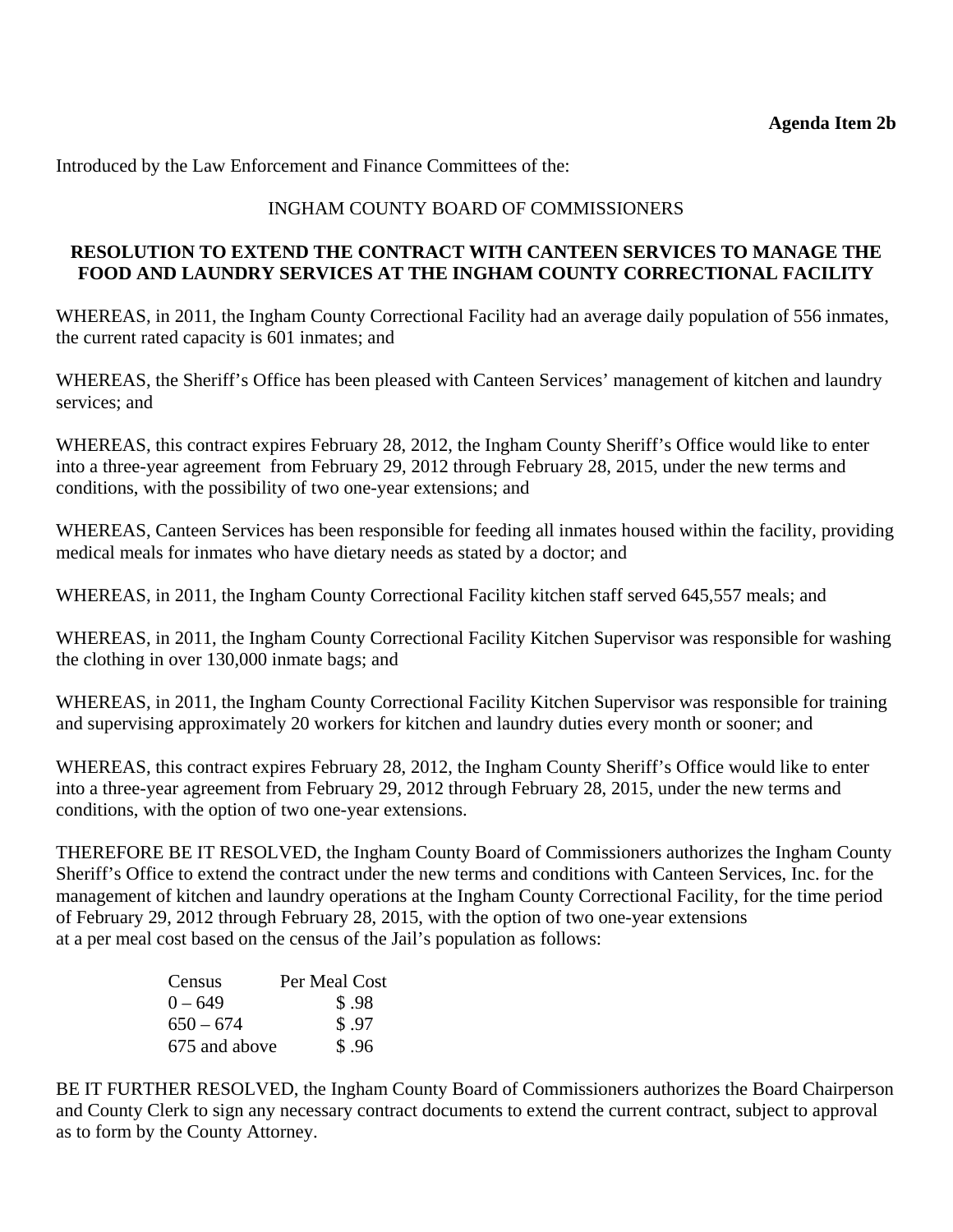#### **Agenda Item 3**

# MEMORANDUM

<span id="page-16-0"></span>

| TO:      | <b>Law Enforcement Committee</b> |  |
|----------|----------------------------------|--|
|          | Judiciary Committee              |  |
|          | <b>County Services Committee</b> |  |
|          | <b>Finance Committee</b>         |  |
| SUBJECT: | <b>Court Security</b>            |  |
| RE:      | <b>Court Officer Position</b>    |  |
|          |                                  |  |

DATE: 3/8/2012

Effective 3/31/2012, the court will have a vacant court officer position due to the retirement of Officer Bob Rutledge. The pending vacancy required the administration of the court to examine the court's current security measures. Currently, our court officers have limited authority to enforce the general criminal laws and protect public safety.

The court discussed with the Ingham County Sheriff's Office a proposal to have sheriff department personnel (part-time deputies) to provide court officer services for the court. The Court and the Sheriff department were in agreement that a sheriff deputy serving as court officer would significantly enhance security measures in the courthouse. The court would have on the premises a trained law enforcement officer who would be vested with general police powers to effectuate an arrest if the occasion called for it.

In an effort to enhance security measures at the 55<sup>th</sup> District Court and to cut general fund expenditures for court officer services, this proposal calls for the elimination of one court officer position in the 55<sup>th</sup> District Court and the creation of part-time deputy sheriff positions in the Ingham County Sheriff Office to serve as court officers for the 55th District Court.

The cost savings associated with this proposal is approximately \$26,167 annually.

MJD3812-688

cc: Honorable Thomas P. Boyd Honorable Donald Allen Jr. Mary Lannoye John Neilsen Alan Spyke Travis Parsons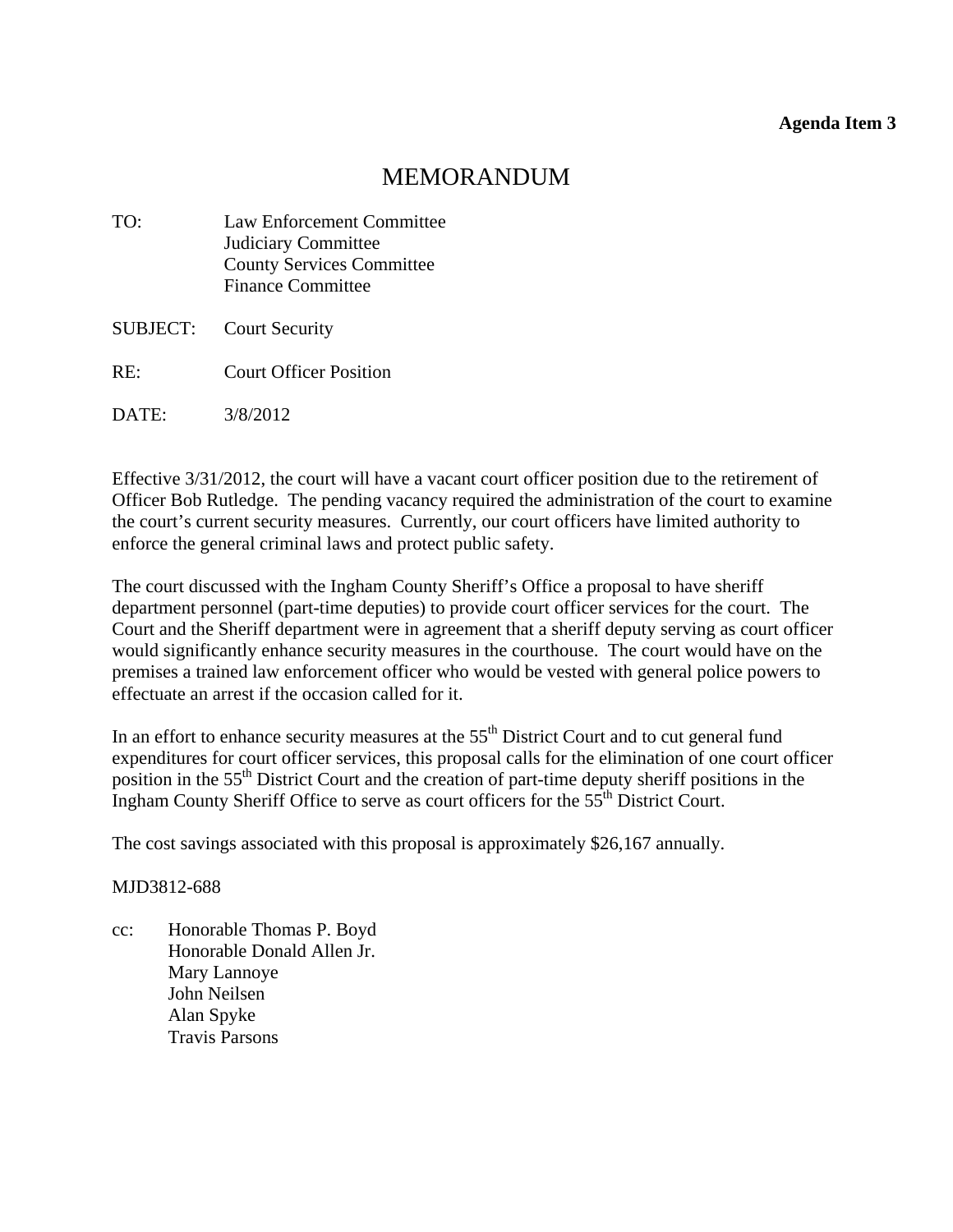### **Agenda Item 3**

Introduced by Law Enforcement, Judiciary, County Services and Finance Committees of the:

## INGHAM COUNTY BOARD OF COMMISSIONERS

#### **RESOLUTION TO ELIMINATE A COURT OFFICER POSITION IN THE 55TH DISTRICT COURT AND TO AUTHORIZE THE INGHAM COUNTY SHERIFF'S OFFICE TO PROVIDE THE COURT WITH TWO PART-TIME DEPUTIES TO SERVE AS COURT OFFICERS**

WHEREAS, a court officer position in the 55<sup>th</sup> District Court will become vacant on March 30, 2012; and

WHEREAS, through strategic planning the court has established a goal to enhance security measures at the 55<sup>th</sup> District Court; and

WHEREAS, court officers of the 55<sup>th</sup> District Court have limited authority to enforce the general criminal laws and protect public safety; and

WHEREAS, state law prohibits the 55<sup>th</sup> District Court, or any judicial branch agency, from employing a fully empowered law enforcement officer; and

WHEREAS, being that the 55<sup>th</sup> District Court is conscious of the current budget situation, the court officer position was analyzed to determine if any cost savings could be realized; and

WHEREAS, through the elimination of the court officer position and employing the services of the Ingham County Sheriff Office to provide court officer services for the court, the court is projected to save \$26,167 annually; and

WHEREAS, the 55<sup>th</sup> District Court has discussed with officials from the United Auto Workers (UAW) union seeking to gain support, or at least understanding, for the change.

THEREFORE BE IT RESOLVED, that the Ingham County Board of Commissioners authorize the elimination of one 55th District Court Enforcement Officer, UAW Grade E position and the creation of two part time Deputies within the Sheriffs Office as authorized by the MAP contract effective March 30, 2012.

BE IT FURTHER RESOLVED, that the two Ingham County Sheriff Office part-time deputies will be assigned to the 55<sup>th</sup> District Court for security purposes for up to 44 hours/week.

BE IT FURTHER RESOLVED, that the Controller/Administrator is authorized to make the necessary changes to the 55<sup>th</sup> District Court and Sheriff's Office Position Allocation List and 2012 budgets.

BE IT FURTHER RESOLVED that should the agreement between the 55<sup>th</sup> District Court and the Ingham County Sheriff Office be terminated, the UAW court officer position will be reinstated in the 55<sup>th</sup> District Court's budget.

BE IT FURTHER RESOLVED, that the Chairperson of the Ingham County Board of Commissioners is authorized to sign a "Letter of Understanding" with the UAW and the Chief Judge of  $55<sup>th</sup>$  District Court that is consistent with this resolution and approved as to form by the County Attorney.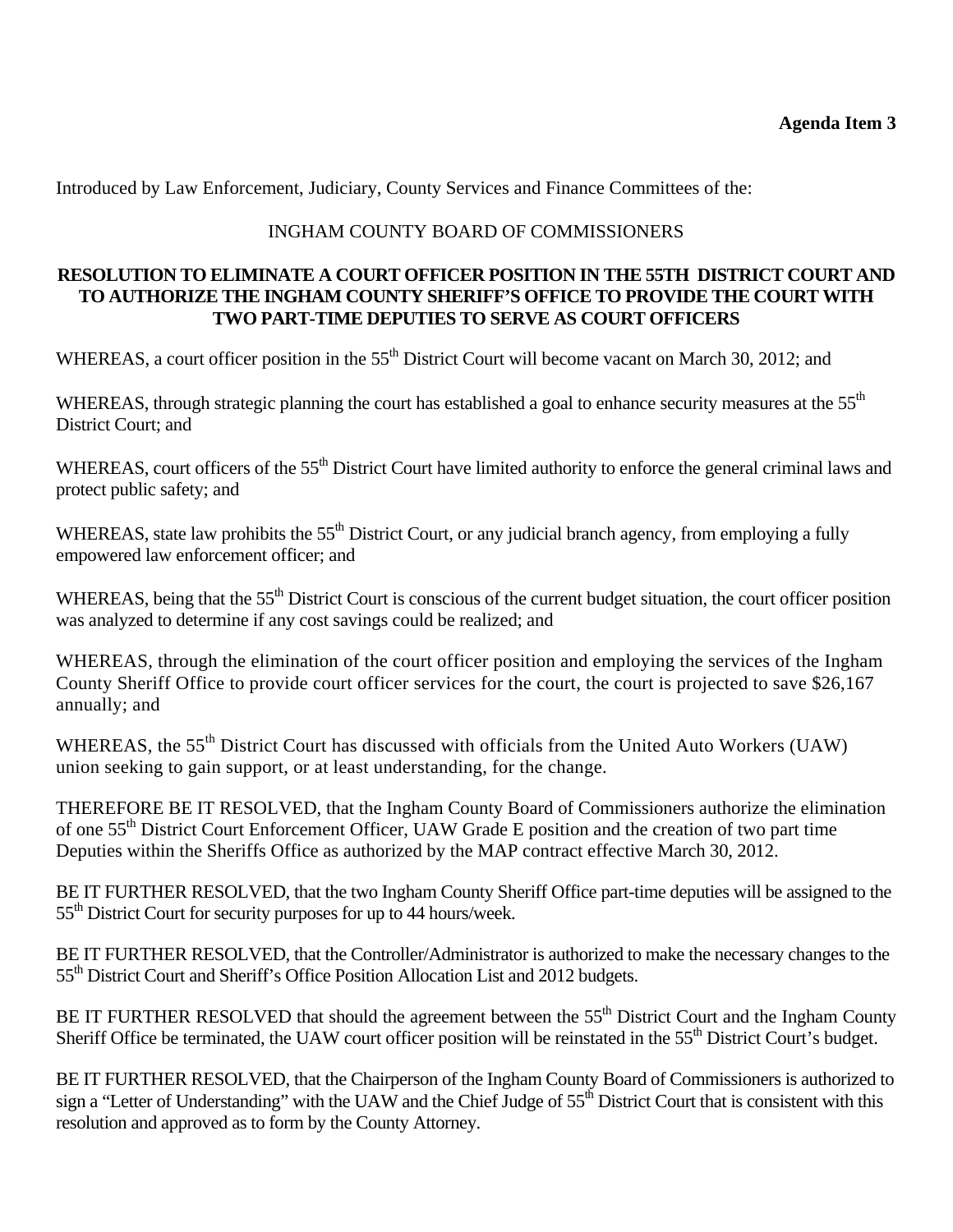—\*■—JjL»««maw,l™,

#### February 1, 2012

#### <span id="page-18-0"></span>MISCELLANEOUS RESOLUTION #12019

BY: Public Services Committee, Jim Runestad, Chairperson

IN RE: PUBLIC SERVICES COMMITTEE - OPPOSITION TO THE EARLY RELEASE OF VIOLENT OFFENDERS BY THE MICHIGAN DEPARTMENT OF CORRECTIONS

To the Oakland County Board of Commissioners Chairperson, Ladies and Gentlemen:

WHEREAS recent events of violence against Oakland County residents by parolees of the Michigan Department of Corrections have alarmed citizens and public officials; and

WHEREAS according to reports in the Oakland Press on November 10, 2011 a homeless couple, both convicted felons, beat and murdered a Royal Oak woman in order to steal the woman's ATM card. The man accused of the murder was sentenced to 5-30 for home invasion. He was paroled September 29, 2010 despite past encounters with the law for rape and arson; and

WHEREAS the same Oakland Press article reports that on November 18, 2011, also in the City of Royal Oak, a 54 year old Detroit man was arrested for attempting to break down the front door of a resident, who was home at the time. The suspect had just gotten out of prison six days earlier. The suspect, who had a long record of burglaries and theft, had served the minimum of a 3-30 year sentence; and

WHEREAS the Oakland Press also reports that in the City of Ferndale a man out of prison only six days is alleged to have beaten and robbed a man in his Ferndale home on October 31, 2011. The suspect had been sentenced to 8-20 years in 2002 and was paroled in October of 2011; and

WHEREAS the Oakland County Prosecutor, along with several other prosecutors have had to sue the Michigan Department of Corrections for information on potential parolees; and

WHEREAS prosecutors statewide have gone to court to protest the pending parole of inmates considered to be dangerous.

NOW THEREFORE BE IT RESOLVED that the Oakland County Board of Commissioners urges the Michigan Department of Corrections to review criteria used to determine eligibility for parole of violent and repeat offenders. We oppose the practice of releasing violent and repeat offender inmates near the minimum end of their sentence.

BE IT FURTHER RESOLVED that the Oakland County Clerk forward copies of this resolution to the Governor, Director of the Michigan Department of Corrections, the Oakland County Legislative Body and all Michigan Boards of Commissioners.

Chairperson, on behalf of the Public Services Committee I move the foregoing resolution.

PUBLIC SERVICES COMMITTEE

Public Services Committee Vote: Motion to approve carried unanimously on a roll call vote